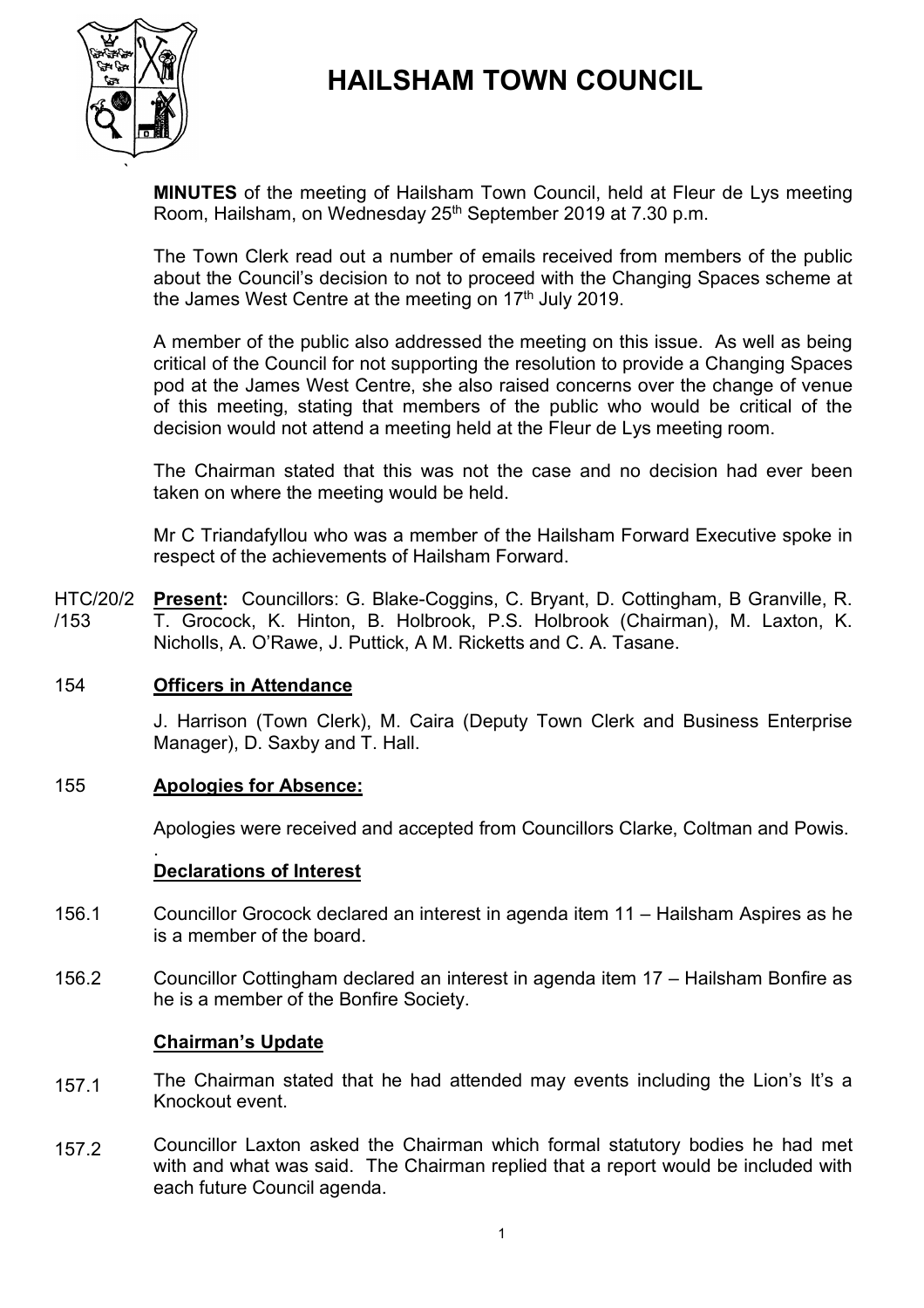# 158 **Confirmation of Minutes**

**RESOLVED** that the Minutes and Reports of the Meeting of Hailsham Town Council held on 17<sup>th</sup> July 2019 (Ref HTC/AM19/128-152), as printed and circulated, may be taken as read, confirmed as a correct record, and signed by the Chairman.

# 159 **Committee Recommendations to Council**

Members were asked to consider the following recommendations made by committees, which were outside of their terms of reference or were otherwise resolved as recommendations to full council:

# **Assets Management Committee – 18th September 2019: Chimney Repairs**

160.1 The Assets management Committee at its meeting on 18<sup>th</sup> September resolved to recommend that an additional £4,000 maximum is allocated to the budget from the Contingency Fund, for the repair of the chimney stack the Town Council offices.

> The Town Clerk updated the meeting on the cause of the delay in the remedial work proceeding.

160.2 **RESOLVED** that an additional £4,000 be allocated from the Contingency Fund, for the repair of the chimney stack the Town Council offices.

# **Neighbourhood Plan Committee**

#### 161 **RESOLVED** to:

a) note the minutes from the Neighbourhood Planning Committee Meeting held on 13<sup>th</sup> August 2019), and

b) approve the Neighbourhood Plan Committee's delegated authority up to the next Town Council meeting.

#### 162 **Wealden Works**

Two representatives of Wealden Works addressed the meeting about the work it had been undertaking.

Wealden Works used to be known as Heathfield Works. It runs employment courses for 16-24 year olds not in education, employment or training. It specialised in providing employment and interview skills with an aftercare service for a year after employment began.

There was a presence in Hailsham by way of referrals and work with Hailsham Community College.

They were funded as a charitable trust and would be formally requesting Hailsham Town Council for funding.

The Chairman that the Wealden Works representatives for their informative report and congratulated them on the work they do with young people.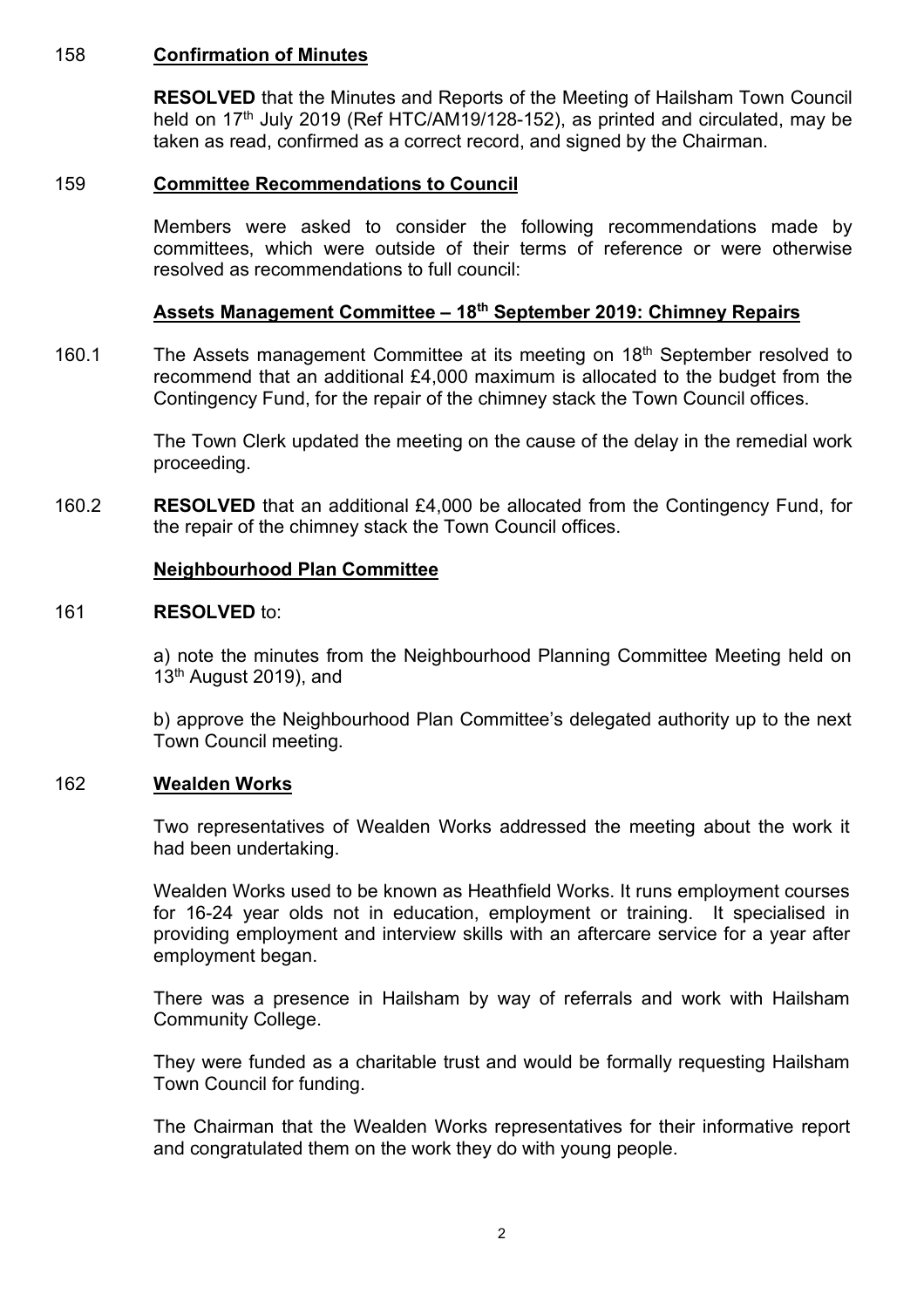#### 163 **Hailsham Forward**

The Deputy Town Clerk and Business Enterprise Manager addressed the meeting and referred members to the report attached with the agenda.

He said that Chris Jackets, the Chairman of Hailsham Forward was sorry that he was unable to attend.

He spoke about the history and achievements of Hailsham Forward and how it had brought together various different areas of the business community.

Councillor Hinton asked about the governance of Hailsham Forward now that it was a Community Interest Company.

The Deputy Town Clerk and Business Enterprise Manager said that there were four directors responsible for the CIC stakeholder group, which was made up of the various councils, residents' associations and business groups.

The Executive Team run the day to day business, including existing project, new projects and the shopping guide.

He also advised that the Business Enterprise Manager's work feeds into the Communities Committee, which is the main mechanism for Hailsham Town Council to govern the role,

# **Standing Orders**

- 164.1 The Town Clerk said that the following amendments to the existing Hailsham Town Council Standing Orders were considered at the last meeting:
- 164.2 Standing Order 1 (a) Meetings of the Council shall be held at the Hailsham Town Council offices, Market Square, Hailsham at 19:30 (7.30pm) unless the Council otherwise decides at a previous meeting.

*Recommendation to change the starting time to 7.00pm.*

164.3 Standing Order 27 (b) A motion to add to or vary or revoke one or more of the Council's Standing Orders, except one that incorporates mandatory statutory requirements (which are in bold), shall be proposed by a special motion, and when proposed and seconded, shall stand adjourned without discussion to the next ordinary meeting of the Council.

*Recommendation to remove this Standing Order*.

- 164.4 Councillor Blake-Coggins proposed leaving Standing Orders as they are.
- 164.5 **RESOLVED** that Council Standing Orders be left unamended except for all amendments that made the document gender neutral.

#### **Hailsham Aspires**

165.1 Members were asked to consider an invitation from Wealden District Council 'Hailsham Aspires' Project board for the Chairman to attend board meetings.

Councillor Hinton said he had grave concerns about any representative form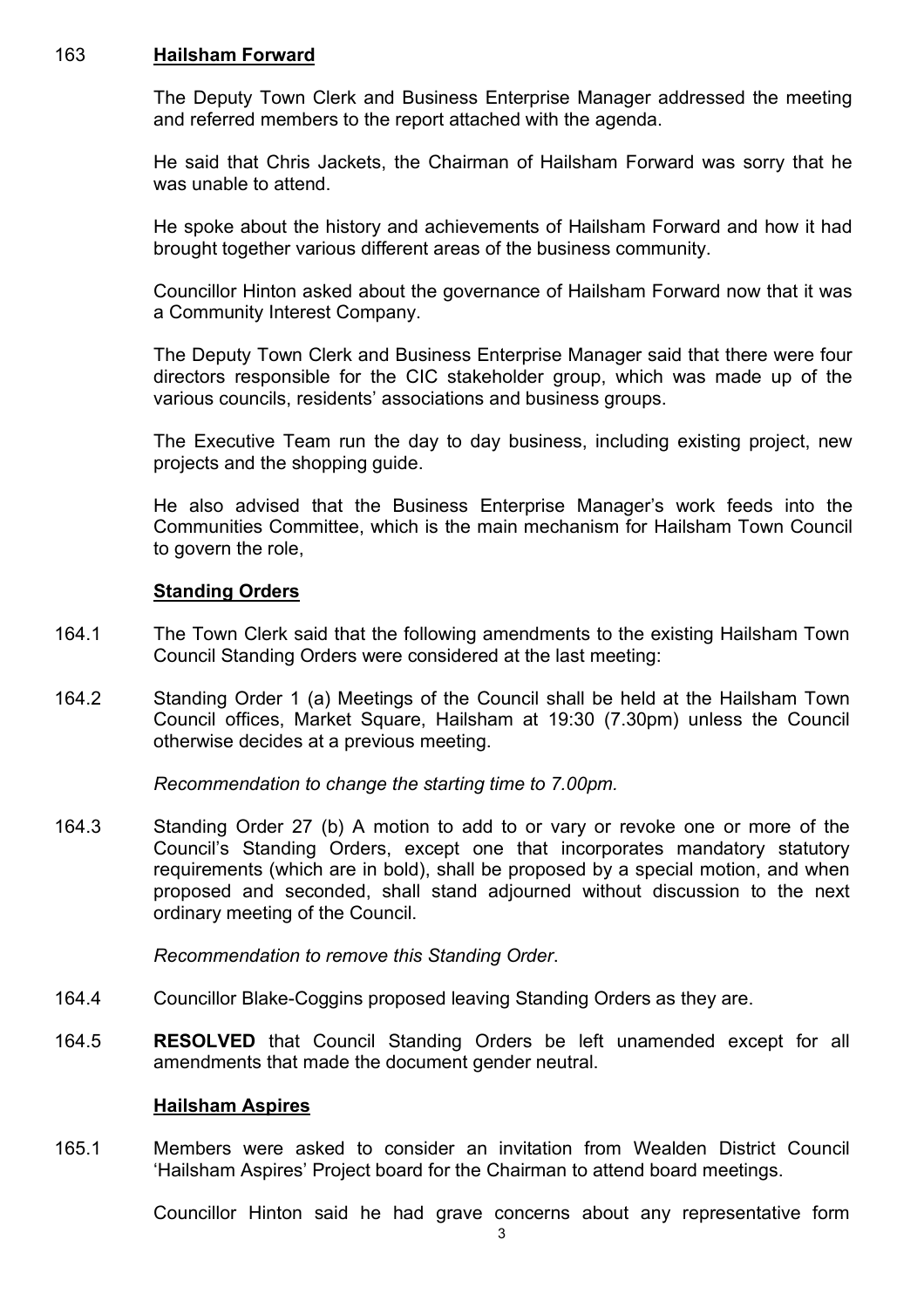Hailsham Town Council sitting on the Project Board.

Councillor Laxton said that the Council had yet to make a decision on its view on the project. She was also concerned that Wealden District Council had specified an individual to sit on the Board.

The Town Clerk suggested that the Chairman could attend Board meetings as an observer only.

165.2 **RESOLVED** that Hailsham Town Council accepts the invitation from Wealden District Council for the Chairman to have a seat on the 'Hailsham Aspires' Project Board on an observational basis only for the first meeting until HTC formulates a view on the project.

This was carried by 9 votes to 3.

- 165.3 Councillors Hinton, Laxton and Nicholls requested that their opposition be recorded. Councillor Grocock requested that his abstention from voting be recorded.
- 165.4 **RESOLVED** to set up a working group to look at the 'Hailsham Aspires' project, comprising of Councillors Blake-Coggins, P Holbrook, Laxton, O'Rawe and Ricketts; and to report back to Council.

#### **Defibrillators**

166.1 Members were asked to consider funding the replacement of a defibrillator cabinet at the Vicarage Field Health Centre.

> It was suggested that as there were already other units in the town centre it would not be a sensible use of Council funds to replace the cover there.

166.2 **RESOLVED** not to pay for the repair to the cabinet at Vicarage Field and to use the defibrillator at the at the James West Centre, with a cabinet purchased from the existing James West Centre budget.

# **Committee Membership**

- 167.1 Councillor O'Rawe said that Councillor Balsdon had indicated that he wished to come off the Planning and Development Committee and asked that if a member of another group or an independent member wished to take it up.
- 167.2 **RESOLVED** to leave the vacancy on the Planning and Development unfilled.

# **Plastic Free Hailsham**

- 168.1 Councillor Laxton proposed meeting with officers to discuss revamping the Environment Charter. Councillors attending would be Councillors Bryant, Laxton, O'Rawe and Powis.
- 168.2 Councillor Puttick congratulated Councillor Laxton on receiving her Community Award.

#### 169 **Confidential Business**

**RESOLVED** that due to the special and confidential nature of the business about to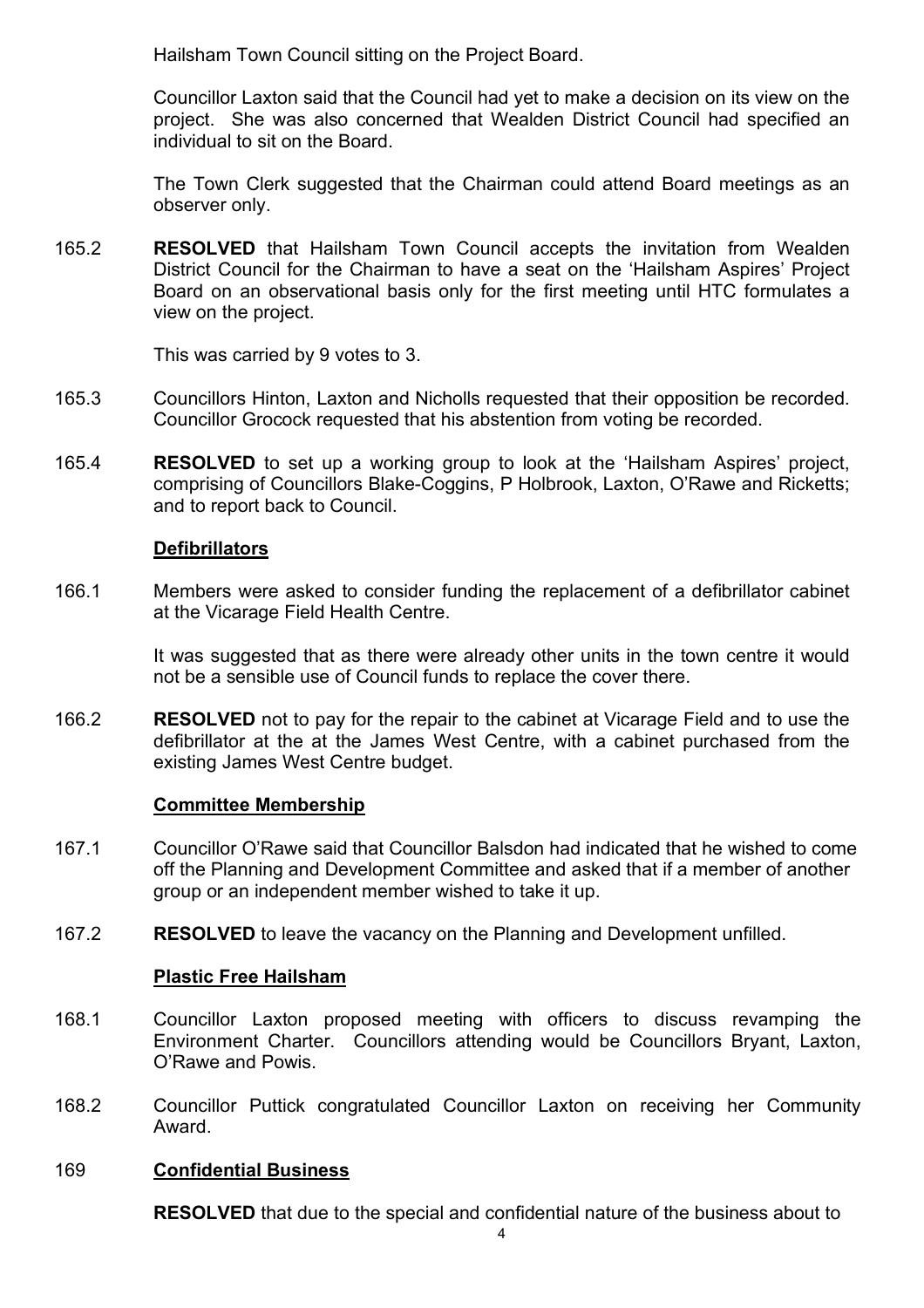be transacted, and possible disclosure of personal or legal information not in the public interest at the present time, the following items of business be transacted following the temporary exclusion of members of the Public and Press, in accordance with the Council's Standing Orders No. 1E:

16 Persimmon Homes

17 Hailsham Bonfire

18 Motion 169: Changing Places

The reason for exclusion is:

(b) terms of tenders, and proposals, and counter proposals in negotiations for contracts; the preparation of cases in legal proceedings and engagement and terms of service.

170 The Chairman stated he proposed to take agenda item 18 – Motion 169: Changing Places as the first item of confidential business.

# **Changing Places**

171.1 The Town Clerk had received the following motion:

> *Recognising that at the last meeting the Council rejected placing a Changing Places pod at the James West Centre, several councillors clearly felt that the location was wrong. I would like to suggest an alternative of using the site where the public toilets used to be (next to the current Hailsham Aspires shop), currently a cycle parking area. Should the Council approve the idea in principle, we would need to seek agreement from Wealden District Council, who currently hold the lease on this land.*

> Since the toilets were previously there, services should still be present *underground. The pod would take up less than half of the site (a 4.6mx3.4m pod on a 11m x 5m site) which should mean some cycling parking could be retained.*

> *The site is in the Town centre, close to disabled parking. Although the Town centre development is on the cards, it may not happen for some years and take several years longer to complete. As this is a pod it could later be relocated within the town centre development (which Wealden should fund as part of redevelopment) or used elsewhere if a permanent Changing Places facility is provided as part of redevelopment.*

*I* therefore feel this is a reasonably sound investment in the longer term, providing *a facility which one might reasonably expect in an aspiring town of 32,00 people, and growing.*

The motion was proposed by Councillor Powis and seconded by Councillor **Ricketts** 

171.2 In the absence of Councillor Powis, Councillor Ricketts spoke to the motion.

> She said that at the last meeting on  $17<sup>th</sup>$  July 2019, a similar motion was rejected; this motion called for the Changing Spaces pod to be in the town centre not at the James West Centre. Councillor Ricketts accepted that this would have been the wrong site to place a Changing Spaces pod as it was out of town and would not